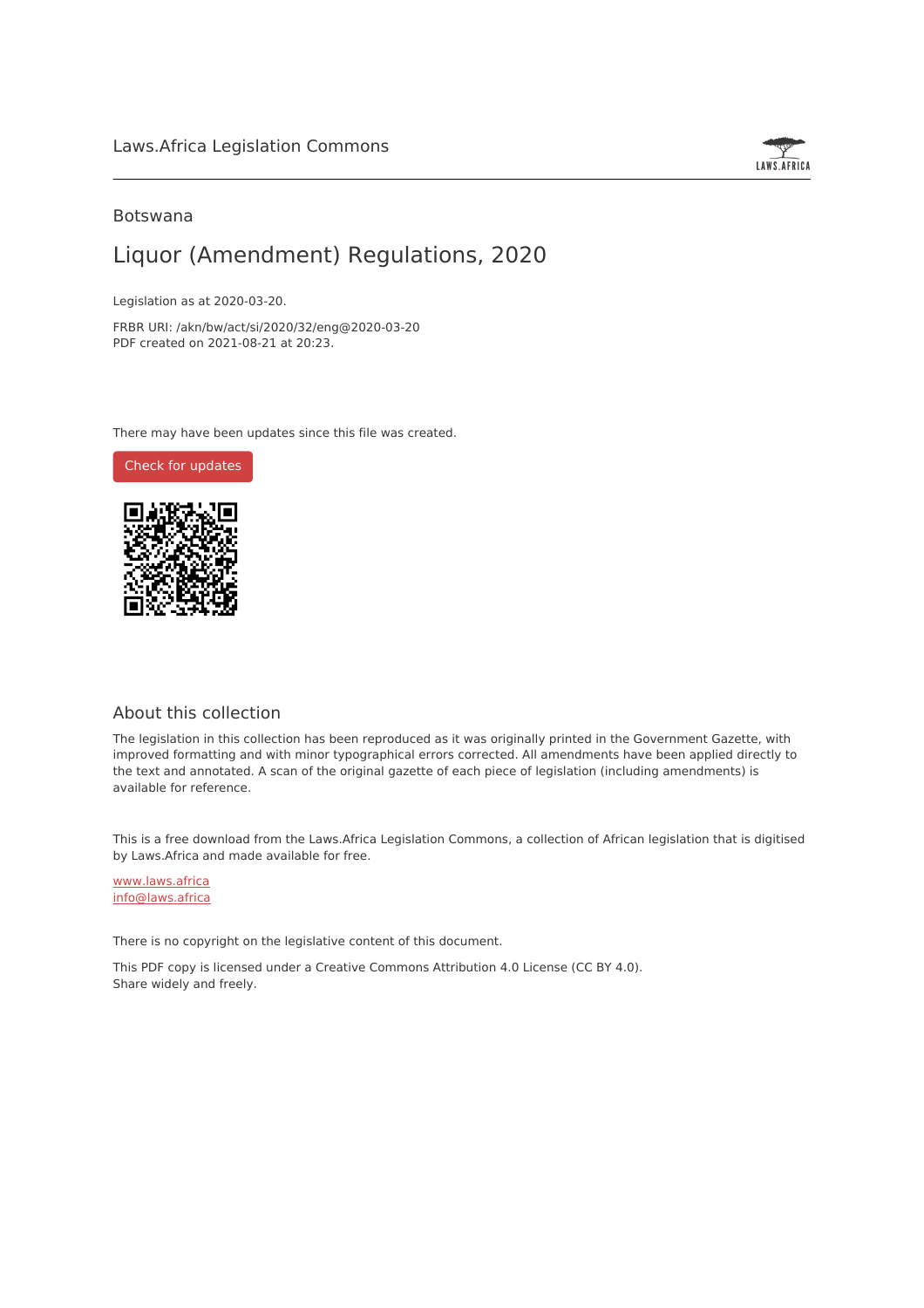# **Table of Contents**

| Liquor (Amendment) Regulations, 2020                      |   |  |
|-----------------------------------------------------------|---|--|
| Statutory Instrument 32 of 2020                           | 3 |  |
| 1. Citation                                               | 3 |  |
| 2. Amendment of Second Schedule of Cap. 43:11 (Sub. Leg.) |   |  |
| Second Schedule                                           | 3 |  |
| (reg. 8)                                                  |   |  |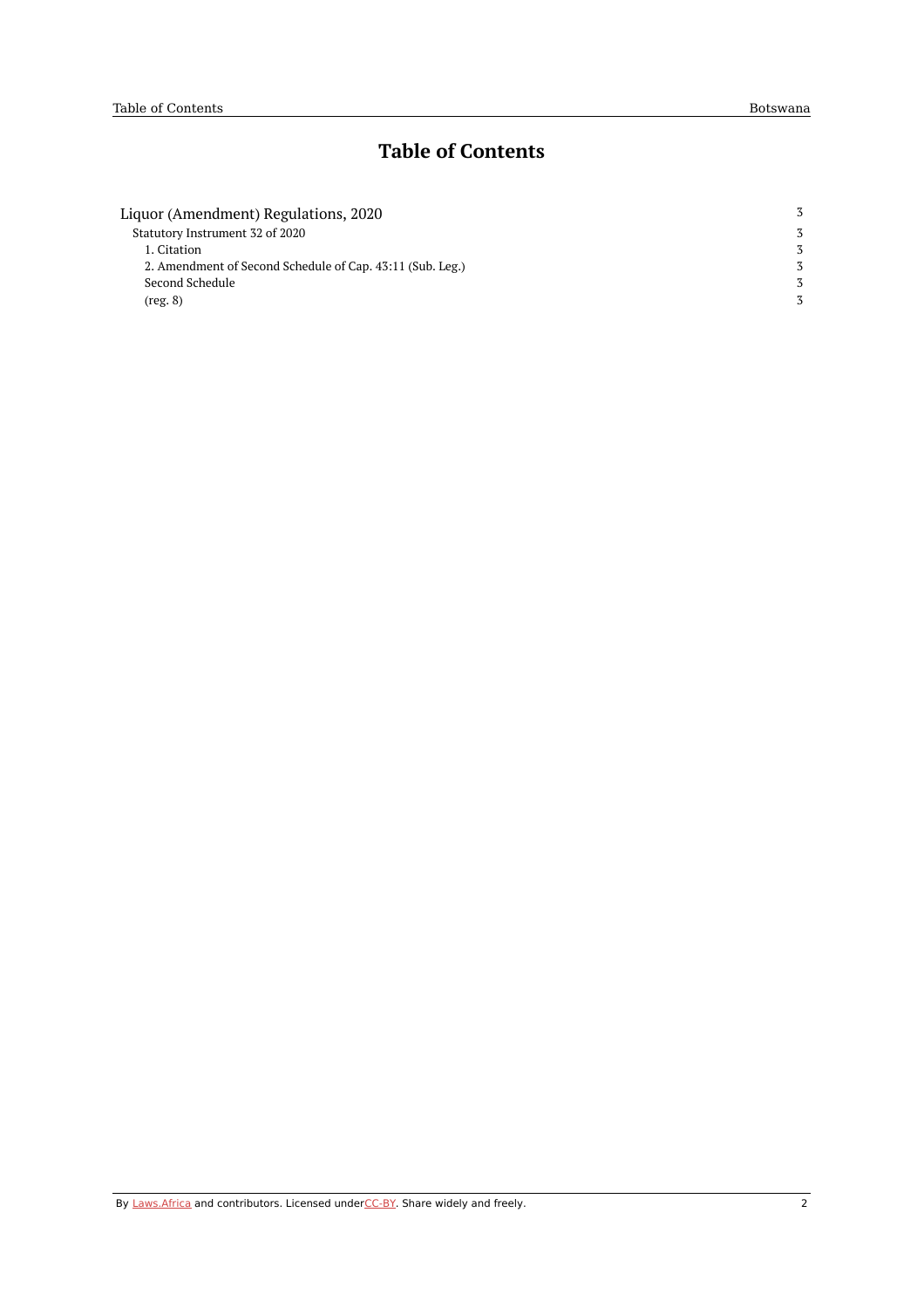#### **Botswana**

# <span id="page-2-1"></span><span id="page-2-0"></span>**Liquor (Amendment) Regulations, 2020**

### **Statutory Instrument 32 of 2020**

Published in [Government](https://commons.laws.africa/akn/bw/act/si/2020/32/media/publication/bw-act-si-2020-32-publication-document.pdf) Gazette no. 23 on 20 March 2020 **Commenced on 20 March 2020**

*[Up to date as at 20 March 2020]*

*[Repealed by Liquor [\(Amendment\)](https://africanlii.org/akn/bw/act/si/2020/42) Regulations, 2020 (Statutory Instrument 42 of 2020) on 28 March 2020]*

IN RECOGNITION of the risk posed by the COVID-19 VIRUS and in exercise of the powers conferred on the Minister of Investment, Trade and Industry by section 42(1) as read with section 42(2) (c) of the Liquor Act, the following Regulations are hereby made —

### <span id="page-2-2"></span>**1. Citation**

These Regulations may be cited as Liquor (Amendment) Regulations, 2020.

#### <span id="page-2-3"></span>**2. Amendment of Second Schedule of Cap. 43:11 (Sub. Leg.)**

<span id="page-2-4"></span>The Liquor Regulations are amended in the Second Schedule by substituting for the Schedule, the following new Schedule −

#### *Second Schedule*

<span id="page-2-5"></span>

| Days and hours of operation |                                            |                           |                        |  |
|-----------------------------|--------------------------------------------|---------------------------|------------------------|--|
|                             | License                                    | Days                      | <b>Hours</b>           |  |
| 1.                          | Bar liquor                                 | Monday to Thursday        | Closed                 |  |
|                             |                                            | Friday to Saturday        | Closed                 |  |
|                             |                                            | Sunday and Public Holiday | Closed                 |  |
| 2.                          | Bottle store liquor                        | Monday to Saturday        | 1000 hrs to 20:00 hrs  |  |
| 3.                          | Liquor depot                               | Monday to Thursday        | 1000 hrs to 2000 hrs   |  |
|                             |                                            | Friday to Saturday        | 1000 hrs to 2000 hrs   |  |
|                             |                                            | Sunday and Public Holiday | 10:00 hrs to 20:00 hrs |  |
| 4.                          | Discotheque/nightclub   Monday to Thursday |                           | Closed                 |  |
|                             |                                            | Friday to Saturday        | Closed                 |  |
|                             |                                            | Sunday and Public Holiday | Closed                 |  |
| 5.                          | Club liquor                                | Monday to Thursday        | Closed                 |  |
|                             |                                            | Friday to Saturday        | Closed                 |  |
|                             |                                            | Sunday and Public Holiday | Closed                 |  |

#### *(reg. 8)*